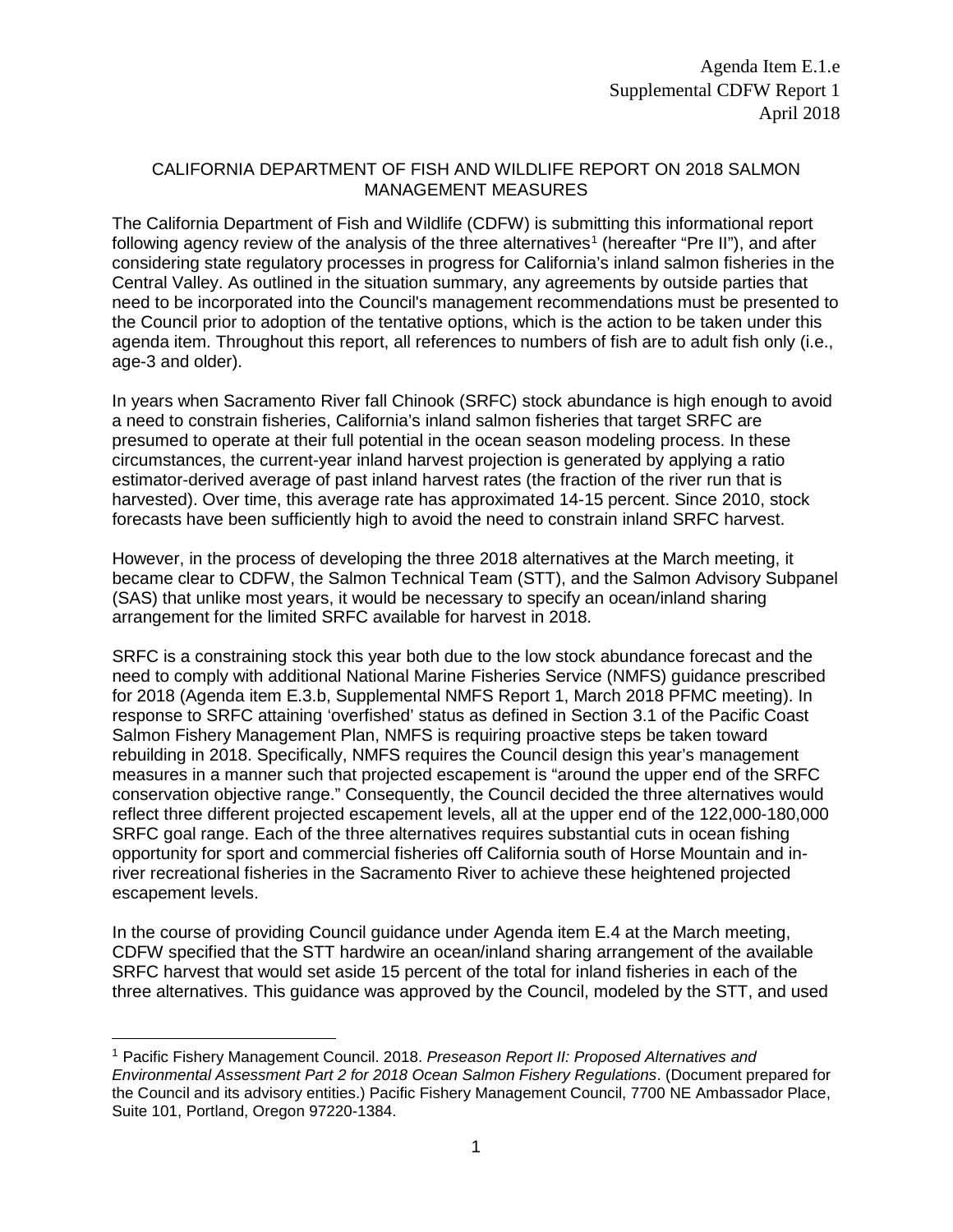by the SAS in developing the ocean alternatives, as described in the Pre II analytical document now available for public review. Of note, Council Chair Anderson asked CDFW to confirm that this guidance was within the Council's scope, given implications for management of the state's inland fisheries. Mr. Kormos affirmatively replied that CDFW had arrived at this decision only after consulting with the Department's inland fishery leadership during the March meeting to determine an equitable harvest sharing arrangement for use only in 2018 management, without setting a precedent for use in future years.

The inland fishery catch projections are outlined in Pre II, Table 5, page 52, and replicated below (Table 1). The projections, which correspond to Alternatives I, II, and III, range from least to most conservative, and equate to approximately 11,800, 9,700, and 7,400 fish, respectively. These inland fishery projections reflect the outcome of the Council guidance to set the in-river share of the allowable harvest at 15 percent of the total harvest.

Central Valley fisheries have been relatively successful the past two seasons (Table 2) despite poor SRFC abundance forecasts, with estimated catches exceeding 23,000 fish in each of these years (Table 2). Also of note, the proportion of inland harvest compared to total harvest has been at the highest levels on record the past two years, attaining 20.6 percent in 2016 and 26.2 percent in 2017 (Table 2). Combined ocean and inland harvests in these two years outperformed expectations, while unfortunately, escapement under-performed expectations, as escapement not only fell substantially below the bottom end of the goal range (122,000), but also fell below the minimum stock size threshold (91,500). Catches from these two years reflect a trend toward a greater portion of harvest coming from the inland fisheries since the late 1990s, and especially since the SRFC collapse that spanned 2008-2010 (Table 2).

Looking at the 35-year time series of SRFC river harvest (Table 2), inland fishery catches have averaged 42,500 fish when the 2008-2010 years of no or heavily constrained fishing are removed. In-river catch in the remaining 32 years exceeded the projected catch of approximately 11,800 fish available under Alternative I - the least restrictive of the 2018 alternatives – in all years, and in most years inland catches were 3-5 times this amount (Table 2).

## **Proposed Management for 2018 SRFC Inland Fisheries**

Inland salmon fishery regulations should be consistent with the federal Fishery Management Plan, though the inland fishery is not directly managed in the Council process. Following completion of the federal process, the inland fishery regulations are established by the California Fish and Game Commission (Commission) each spring, after considering recommendations offered by CDFW.

In response to the poor SRFC forecast coupled with the stock attaining 'overfished' status, CDFW plans to recommend the Commission adopt management measures for the Central Valley fishery that are tailored to match the inland harvest projection that results from the final ocean seasons adopted by the Council at the April meeting. CDFW has determined that the management measures available to the Commission for use in 2018 inland fisheries can be expected to keep inland harvests within that projection.

The regulatory process used to adopt California's sport fishing regulations for inland salmon fisheries commences in September each year, with final Commission action coming in April or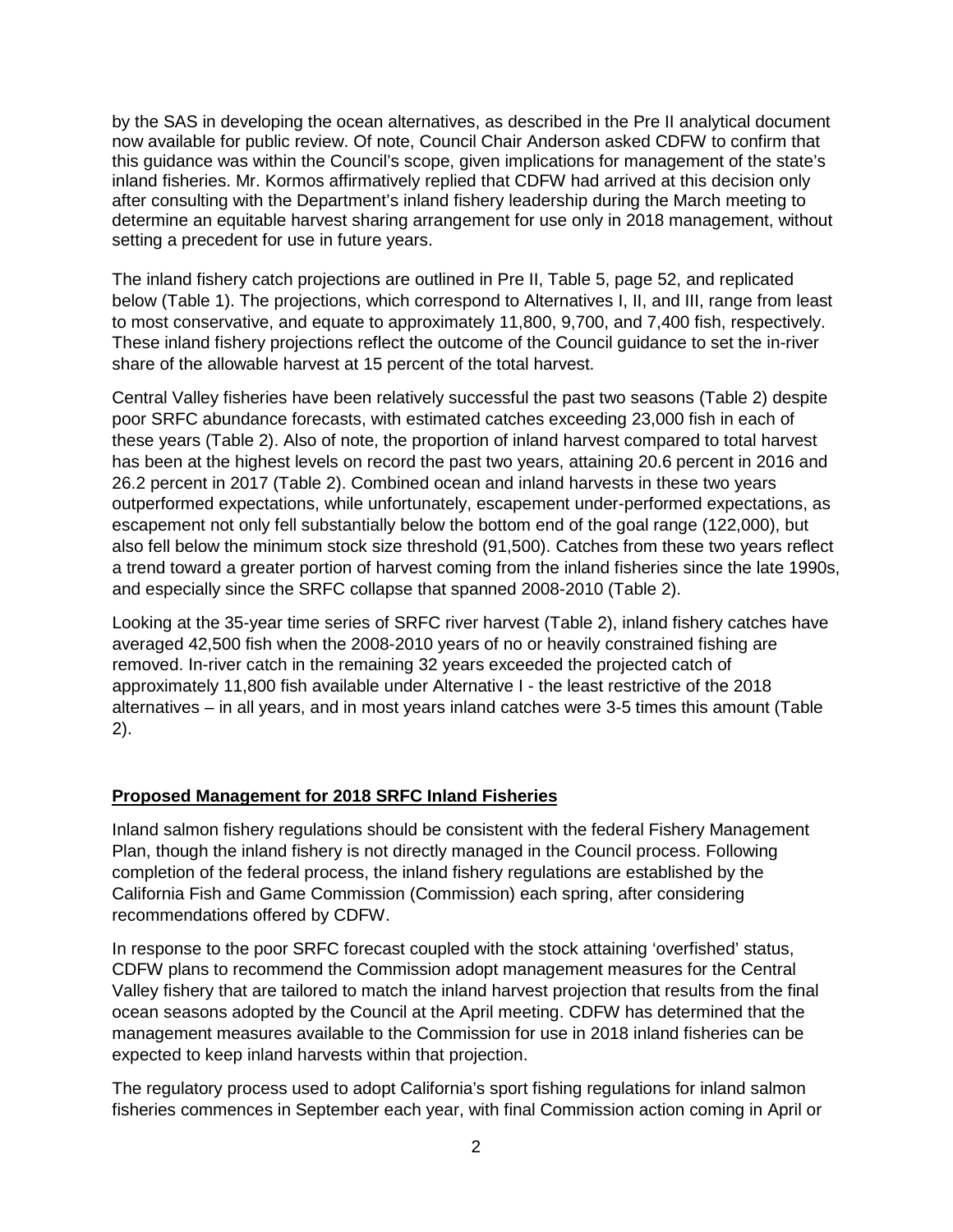May of the following year. The regulations are adopted, reviewed, and filed with the Secretary of State before inland fishing commences in July.

The Commission noticed a range of alternatives for the 2018 Central Valley fishery, including a suite of bag and possession limit alternatives that are area-specific. Because CDFW did not anticipate the impending SRFC stock collapse, this range did not include a number of other measures that might have been used to constrain inland SRFC catches to stay within the federal harvest projections. Such measures might have included reduced open fishing season dates, closed days of the week, or size limits, among others.

Central Valley Chinook salmon regulations specify open season dates, daily bag/possession limits, and gear restrictions that may differ regionally. There are four distinct management zones in the Sacramento Basin that correspond to areas described in California's freshwater sport fishing regulations: the American River, the Feather River, the Upper Sacramento River, and the Lower Sacramento River (Table 3). These management zones also have specific special regulation areas that are defined in the regulations. Considering past catch and effort information from each of these management zones and regulatory areas, CDFW plans to tailor the Commission recommendations regarding areas that are open and closed to harvest so that the inland fishery can be expected to attain but not exceed the inland projection resulting from the Council's final adopted season structure.

Catch-and-release fishing would still be allowed in most areas closed to harvest under the 2018 regulations. CDFW also expects to recommend reducing the daily bag limit from 2 to 1 fish in all areas that will be open to retention fishing in 2018.

Notably, in 2017 the Commission approved a complete closure to all fishing of one of the regulatory areas along the American River (at the Nimbus Basin) starting in March 2018. Historically, this area has been very productive for SRFC harvest, with some of the highest catch and effort levels on record for the Central Valley. Harvest in Nimbus Basin averaged 23 percent of all SRFC adults harvested in the Central Valley from 2011-2017, and reached its highest level of 42 percent in 2017. Despite this inter-annual variability, CDFW expects significant harvest savings as a result of this closure alone.

CDFW recognizes there is uncertainty in catch distribution predictions for the 2018 inland fisheries. However, given recent SRFC distribution trends, CDFW expects that Nimbus Basin on the American River and Thermalito Afterbay Outfall on the Feather River would remain harvest "hotspots" in 2018. Additionally, the adult harvest rate in the Upper Sacramento River management zone is expected to recover to some unknown degree, given a relatively high grilse presence in that zone last year. The 2017 harvest rates by management zone and longerterm averages for the Upper Sacramento River zone reflect variability in catch distribution over time (Table 3). However, the Nimbus Basin fishing closure, and the option to propose no harvest for 2018 in regulatory areas that include the Thermalito Afterbay Outfall and the Barge Hole in the Upper Sacramento River zone, gives CDFW the tools it needs to tailor 2018 Sacramento River fishery management to target the final federal inland harvest projection.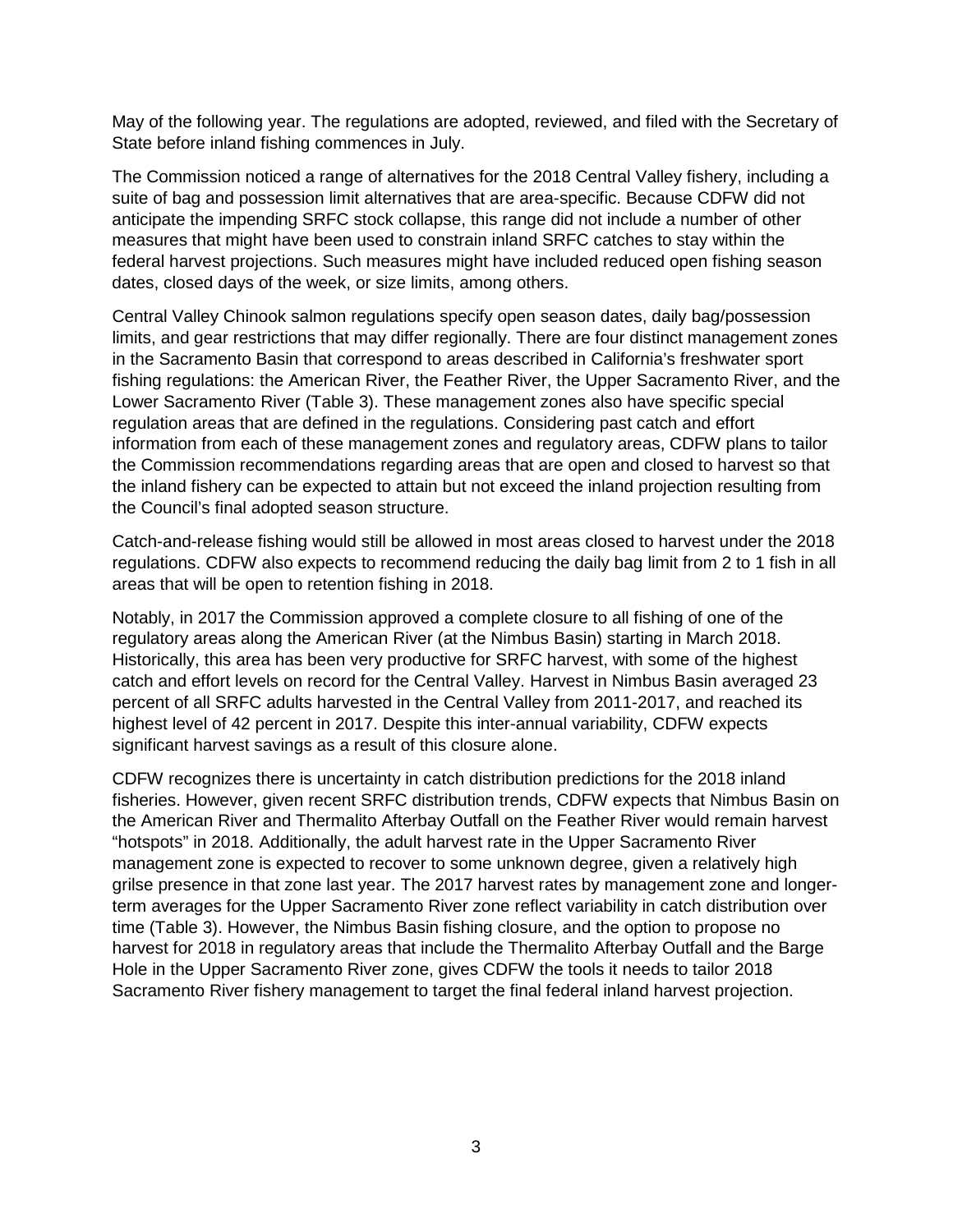## **Public Comment on 2018 Inland Salmon Commission Regulations**

The Commission's proposed regulatory action on Central Valley inland salmon fisheries and the noticed range of alternatives can be found here: <http://www.fgc.ca.gov/regulations/2018/#cv>

The Commission will hold a teleconference hearing to adopt the inland fishery regulations on April 12 at 3pm. Locations where oral comment can be provided, and additional information on this meeting may be found here:

<https://nrm.dfg.ca.gov/FileHandler.ashx?DocumentID=155576&inline>

Written comments on the Commission's proposed 2018 inland fishery management measures must be received by noon on April 6, and can be submitted:

• via e-mail to fgc@fgc.ca.gov

• via fax to (916) 653-5040

• via mail to California Fish and Game Commission, 1416 Ninth Street, Room 1320, Sacramento, CA 95814

If offering written comments during testimony at the teleconference hearing, please bring at least two copies.

Additional CDFW inland fishery management points of contact:

Dr. Rob Titus - Fisheries Branch [Rob.Titus@wildlife.ca.gov](mailto:Rob.Titus@wildlife.ca.gov)

Jonathan Nelson [Jonathan.Nelson@wildlife.ca.gov](mailto:Jonathan.Nelson@wildlife.ca.gov)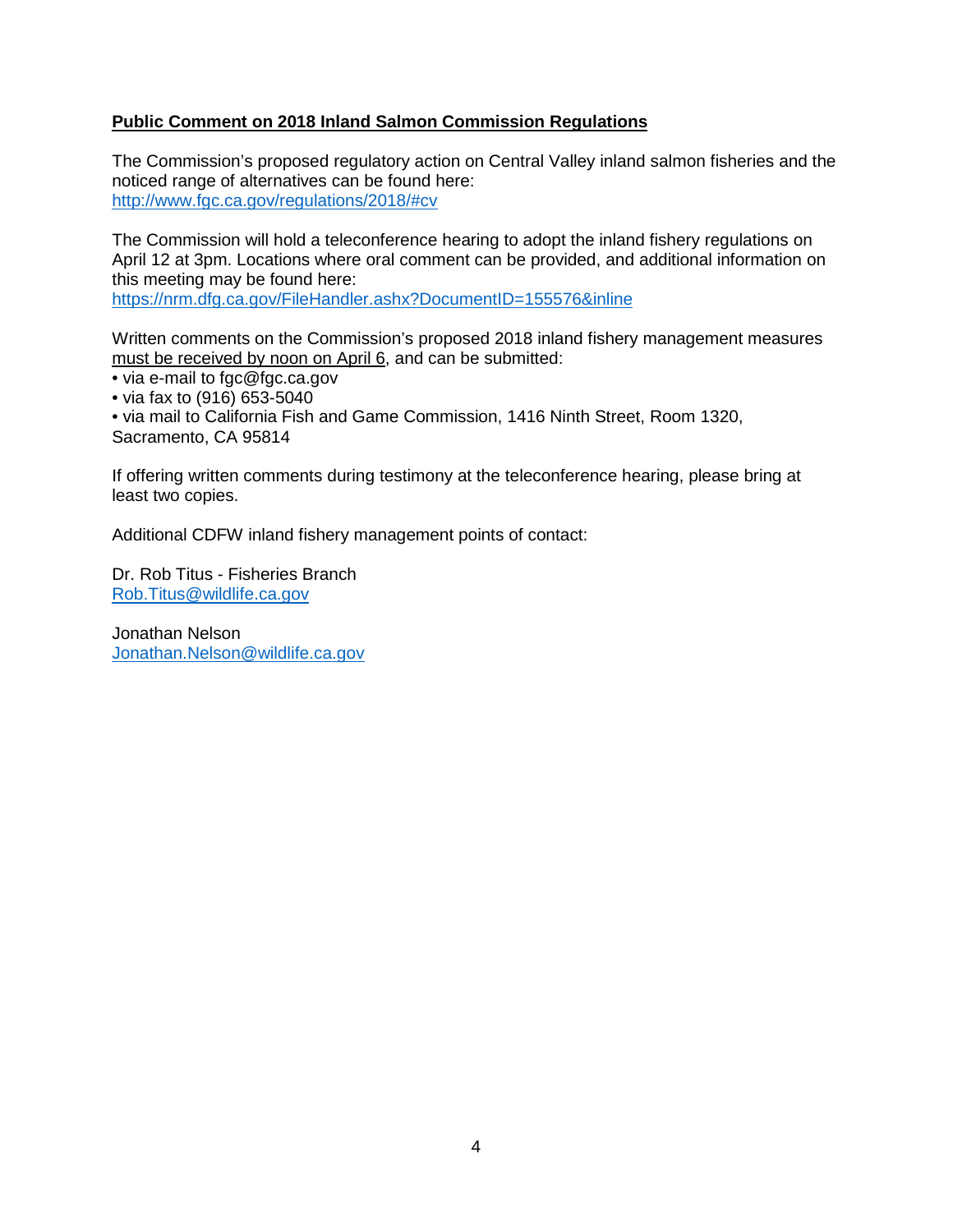|            | Alternative I Harvest Projections     |                                       |                    |               |
|------------|---------------------------------------|---------------------------------------|--------------------|---------------|
|            | Spawner Escapement Objective: 151,100 |                                       |                    |               |
|            |                                       |                                       |                    |               |
|            | Recreational                          | Commercial                            | Total Ocean        | Inland        |
| Oregon     | 1,176                                 | 12,156                                | 13,332             |               |
| California | 21,126                                | 32,098                                | 53,224             | 11,765        |
|            | 22,302                                | 44,254                                |                    | (15% of total |
|            |                                       |                                       |                    | harvest)      |
|            | Alternative II Harvest Projections    |                                       |                    |               |
|            |                                       | Spawner Escapement Objective: 164,900 |                    |               |
|            |                                       |                                       |                    |               |
|            | Recreational                          | Commercial                            | <b>Total Ocean</b> | Inland        |
| Oregon     | 985                                   | 9,786                                 | 10,771             |               |
| California | 17,994                                | 26,068                                | 44,062             | 9,665         |
|            | 18,979                                | 35,854                                |                    | (15% of total |
|            |                                       |                                       |                    | harvest)      |
|            | Alternative III Harvest Projections   |                                       |                    |               |
|            | Spawner Escapement Objective: 180,100 |                                       |                    |               |
|            |                                       |                                       |                    |               |
|            | Recreational                          | Commercial                            | <b>Total Ocean</b> | Inland        |
| Oregon     | 481                                   | 8,436                                 | 8,917              |               |
| California | 13,563                                | 19,444                                | 33,007             | 7,415         |
|            | 14,044                                | 27,880                                |                    | (15% of total |
|            |                                       |                                       |                    | harvest)      |

Table 1. Projected ocean and inland harvest of Sacramento River fall Chinook under the three season alternatives.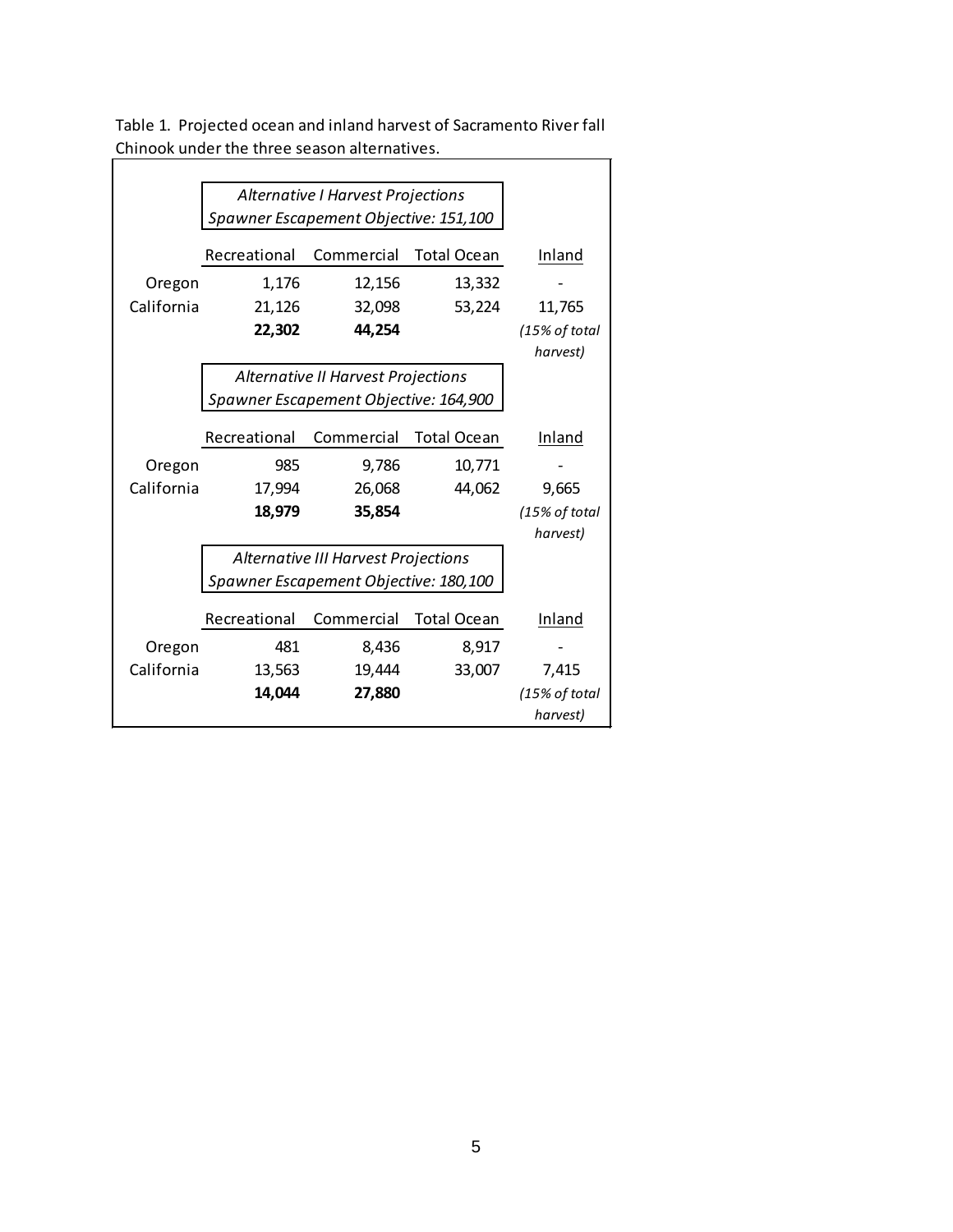|      |         |       | <b>SRFC Ocean Harvest</b> |         | Sacramento |         | Percent |                  |                            |       |
|------|---------|-------|---------------------------|---------|------------|---------|---------|------------------|----------------------------|-------|
|      |         |       | South of Cape Falcon      |         | River      | Total   | River   |                  | <b>Spawning Escapement</b> |       |
| Year | Troll   |       | Sport Non-Ret             | Total   | Harvest    | Harvest | Harvest | Natural Hatchery |                            | Total |
| 1983 | 246.6   | 86.3  | 0.0                       | 332.9   | 18.0       | 350.9   | 5.1%    | 91.4             | 18.8                       | 110.2 |
| 1984 | 266.2   | 87.0  | 0.0                       | 353.1   | 25.9       | 379.1   | 6.8%    | 119.5            | 39.5                       | 159.0 |
| 1985 | 355.5   | 158.9 | 0.0                       | 514.4   | 39.1       | 553.4   | 7.1%    | 209.5            | 29.9                       | 239.3 |
| 1986 | 619.0   | 137.5 | 0.0                       | 756.4   | 39.2       | 795.6   | 4.9%    | 216.3            | 23.8                       | 240.1 |
| 1987 | 686.1   | 173.1 | 0.0                       | 859.2   | 31.8       | 891.0   | 3.6%    | 174.8            | 20.3                       | 195.1 |
| 1988 | 1,163.2 | 188.3 | 0.0                       | 1,351.5 | 37.1       | 1,388.7 | 2.7%    | 198.0            | 29.5                       | 227.5 |
| 1989 | 602.8   | 157.1 | 0.0                       | 759.9   | 24.9       | 784.8   | 3.2%    | 126.7            | 25.9                       | 152.6 |
| 1990 | 507.3   | 150.4 | 0.0                       | 657.8   | 17.2       | 674.9   | 2.5%    | 83.2             | 21.9                       | 105.1 |
| 1991 | 300.1   | 89.6  | 0.0                       | 389.7   | 26.0       | 415.7   | 6.3%    | 91.4             | 27.5                       | 118.9 |
| 1992 | 233.3   | 69.4  | 0.0                       | 302.8   | 13.3       | 316.1   | 4.2%    | 59.5             | 22.1                       | 81.5  |
| 1993 | 342.8   | 115.3 | 0.0                       | 458.1   | 27.7       | 485.8   | 5.7%    | 110.6            | 26.8                       | 137.4 |
| 1994 | 303.5   | 168.8 | $0.0\,$                   | 472.3   | 28.9       | 501.2   | 5.8%    | 133.0            | 32.6                       | 165.6 |
| 1995 | 730.7   | 390.4 | $0.0\,$                   | 1,121.0 | 48.2       | 1,169.2 | 4.1%    | 253.5            | 41.8                       | 295.3 |
| 1996 | 426.8   | 157.0 | 0.0                       | 583.8   | 49.2       | 633.1   | 7.8%    | 267.1            | 34.6                       | 301.6 |
| 1997 | 579.7   | 210.3 | 0.0                       | 790.0   | 56.3       | 846.3   | 6.6%    | 279.6            | 65.2                       | 344.8 |
| 1998 | 292.3   | 114.0 | 0.0                       | 406.3   | 69.8       | 476.1   | 14.7%   | 168.1            | 77.8                       | 245.9 |
| 1999 | 289.1   | 76.2  | $0.0\,$                   | 365.3   | 68.9       | 434.2   | 15.9%   | 353.7            | 46.1                       | 399.8 |
| 2000 | 421.8   | 152.8 | $0.0\,$                   | 574.6   | 59.5       | 634.1   | 9.4%    | 369.2            | 48.3                       | 417.5 |
| 2001 | 284.4   | 93.4  | $0.0\,$                   | 377.9   | 97.4       | 475.3   | 20.5%   | 537.4            | 59.4                       | 596.8 |
| 2002 | 447.7   | 184.0 | $0.0\,$                   | 631.7   | 89.2       | 720.9   | 12.4%   | 682.7            | 87.2                       | 769.9 |
| 2003 | 501.6   | 106.4 | $0.0\,$                   | 608.0   | 85.4       | 693.3   | 12.3%   | 413.4            | 109.6                      | 523.0 |
| 2004 | 621.8   | 212.6 | 0.0                       | 834.5   | 46.8       | 881.3   | 5.3%    | 203.5            | 83.4                       | 286.9 |
| 2005 | 367.9   | 127.0 | 0.0                       | 494.9   | 64.6       | 559.5   | 11.5%   | 210.7            | 185.3                      | 396.0 |
| 2006 | 149.9   | 107.7 | 0.0                       | 257.7   | 44.9       | 302.5   | 14.8%   | 195.1            | 79.9                       | 275.0 |
| 2007 | 120.0   | 32.0  | $0.0\,$                   | 152.0   | 14.3       | 166.3   | 8.6%    | 70.0             | 21.4                       | 91.4  |
| 2008 | 3.2     | 0.9   | $0.0\,$                   | 4.1     | $0.1\,$    | 4.3     | 3.2%    | 46.9             | 18.5                       | 65.4  |
| 2009 | $0.0\,$ | 0.2   | 0.1                       | 0.3     | $0.0\,$    | 0.3     | 0.0%    | 23.3             | 17.5                       | 40.9  |
| 2010 | 11.2    | 11.4  | 0.3                       | 22.8    | 2.5        | 25.3    | 9.8%    | 84.6             | 39.7                       | 124.3 |
| 2011 | 46.6    | 22.8  | 0.0                       | 69.4    | 17.4       | 86.8    | 20.0%   | 76.5             | 42.9                       | 119.3 |
| 2012 | 182.9   | 93.3  | 0.3                       | 276.5   | 62.2       | 338.7   | 18.4%   | 163.2            | 122.3                      | 285.4 |
| 2013 | 290.7   | 114.4 | 0.0                       | 405.1   | 55.5       | 460.6   | 12.0%   | 301.5            | 104.7                      | 406.2 |
| 2014 | 240.5   | 62.4  | 0.0                       | 302.9   | 35.7       | 338.6   | 10.6%   | 167.7            | 44.7                       | 212.5 |
| 2015 | 100.0   | 24.4  | 0.0                       | 124.4   | 16.9       | 141.3   | 11.9%   | 73.2             | 39.8                       | 112.9 |
| 2016 | 62.9    | 28.9  | 0.0                       | 91.8    | 23.9       | 115.6   | 20.6%   | 53.9             | 35.8                       | 89.7  |
| 2017 | 38.8    | 31.7  | 0.0                       | 70.5    | 25.0       | 95.4    | 26.2%   | 17.5             | 27.0                       | 44.6  |

Table 2. Historical harvest and spawning escapement for adult Sacramento River fall Chinook (SRFC) in thousands of fish.

Source: Table II-1 in Preseason Report I<sup>[2](#page-5-0)</sup>

<span id="page-5-0"></span> Pacific Fishery Management Council. 2018. *Preseason Report I: Stock Abundance Analysis and Environmental Assessment Part 1 for 2018 Ocean Salmon Fishery Regulations*. (Document prepared for the Council and its advisory entities.) Pacific Fishery Management Council, 7700 NE Ambassador Place, Suite 101, Portland, Oregon 97220-1384.